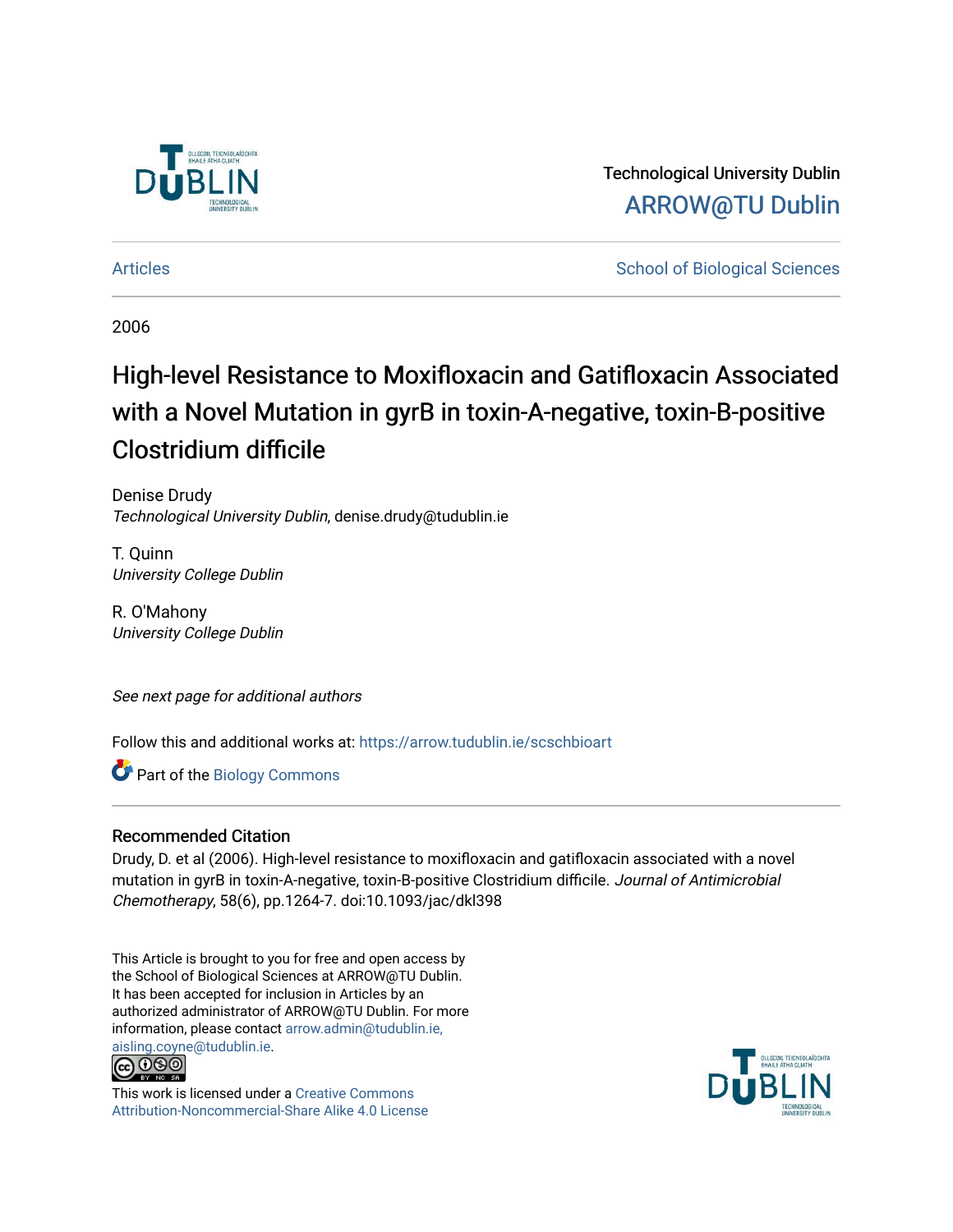# Authors

Denise Drudy, T. Quinn, R. O'Mahony, L. Kyne, P. O'Gaora, and S. Fanning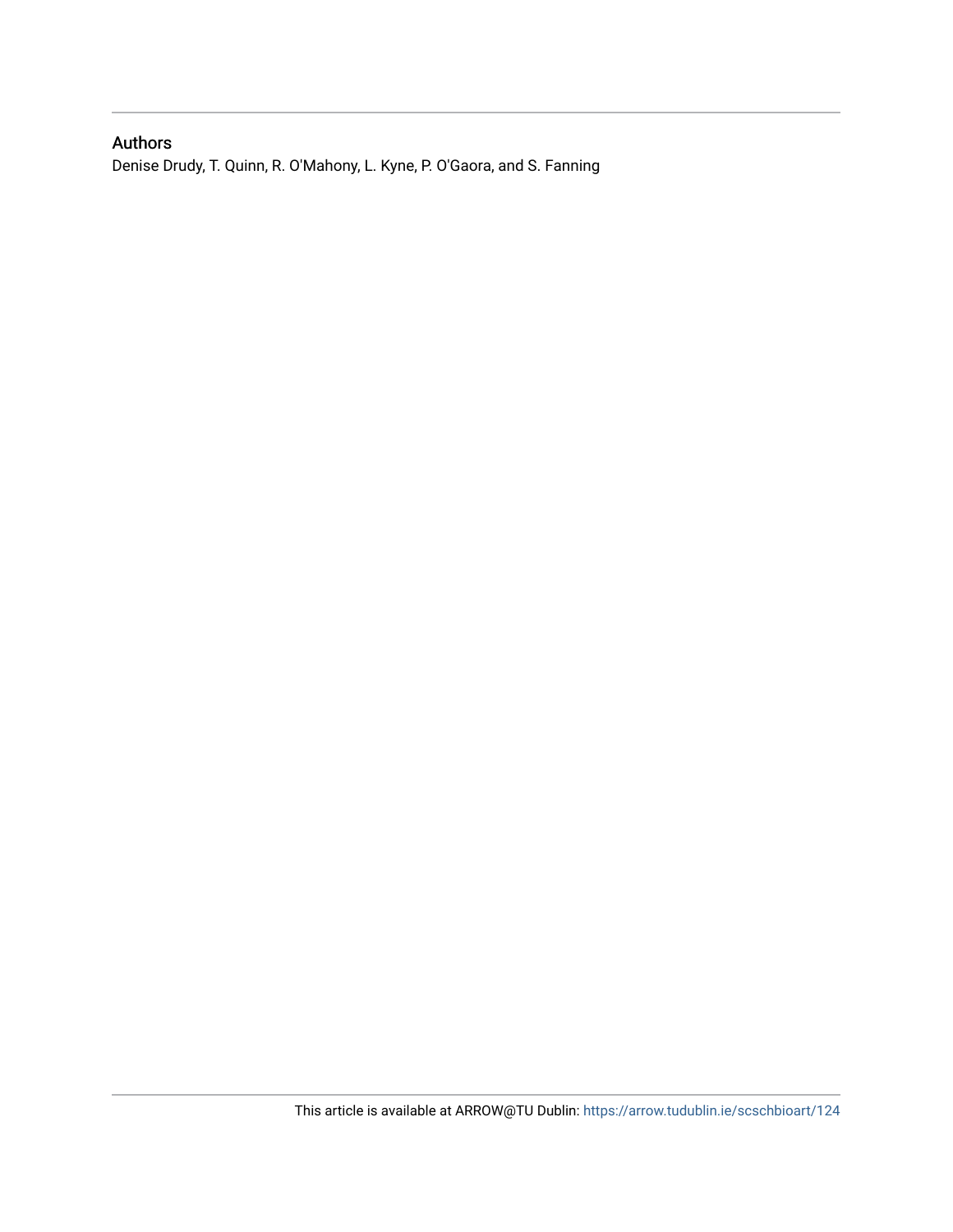# High-level resistance to moxifloxacin and gatifloxacin associated with a novel mutation in  $gyrB$  in toxin-A-negative, toxin-B-positive Clostridium difficile

Denise Drudy<sup>1</sup>\*, Teresa Quinn<sup>1</sup>, Rebecca O'Mahony<sup>1</sup>, Lorraine Kyne<sup>2</sup>, Peadar Ó' Gaora<sup>3</sup> and Séamus Fanning<sup>1</sup>

<sup>1</sup>Centre for Food Safety, School of Agriculture, Food Science and Veterinary Medicine, University College Dublin, Belfield, Dublin 4, Ireland; <sup>2</sup>Department of Medicine for the Older Person, Mater Misericordiae University Hospital, Dublin 7, Ireland;  $\frac{3}{3}$ UCD Conway Institute of Biomolecular and Biomedical Research, University College Dublin, Dublin 4, Ireland

Received 16 June 2006; returned 24 July 2006; revised 22 August 2006; accepted 11 September 2006

Objectives: To determine the mechanism of high-level resistance to fluoroquinolone antimicrobials in toxin-A-negative, toxin-B-positive (A<sup>-B+</sup>) Clostridium difficile isolates.

Methods: Following culture 16–23S PCR ribotyping was used to determine genomic relationships between A<sup>-B+</sup> C. difficile isolates. Antimicrobial susceptibilities were determined using Etests in the presence and absence of the efflux pump inhibitors reserpine (20  $\mu$ g/mL), L-phenylalanine-L-arginine- $\beta$ naphthylamide (PABN; 20  $\mu$ g/mL) and verapamil (100  $\mu$ g/mL). Genomic regions including the quinoloneresistance-determining-region (QRDR) of gyrA and gyrB were amplified and characterized.

Results: PCR ribotyping profiles identified one major cluster of  $A^{-}B^{+}$  C. difficile, universally resistant to the fluoroquinolones tested (ofloxacin, ciprofloxacin, levofloxacin, moxifloxacin and gatifloxacin; MICs > 32 mg/L). All isolates with high-level resistance had a transversion mutation ( $A \rightarrow T$ ) resulting in the amino acid substitution Asp-426 $\rightarrow$ Val in gyrB. Non-clonal isolates were susceptible to moxifloxacin and gatifloxacin (MICs 0.3 and 0.4 mg/L, respectively) with reduced susceptibility to levofloxacin (MIC 3 mg/L) consistent with the wild-type genotype. The MICs for resistant isolates were not significantly affected by the addition of any of the efflux pump inhibitors. No amino acid substitutions were identified in the QRDR of gyrA.

Conclusions: High-level resistance to fluoroquinolones in  $A^{-}B^{+}$  C. difficile is associated with a novel transversion mutation in gyrB. The emergence of universal resistance in different C. difficile strain types may be a factor promoting outbreaks in hospitals.

Keywords: fluoroquinolone resistance, A<sup>-B+</sup> C. difficile, transversion mutation

### Introduction

Clostridium difficile is a major cause of bacterial diarrhoea in the developed world.<sup>1</sup> Patients in hospital receiving antibiotics are the most at risk. Certain classes of antimicrobials have been associated with a high risk of C. difficile-associated disease (CDAD) including clindamycin, cephalosporins and ampicillin/ amoxicillin.<sup>1</sup> Historically, fluoroquinolone antimicrobials were considered low risk for CDAD, although a number of case reports associated with ciprofloxacin exposure have been published.<sup>2</sup>

However, recent studies indicate a shift in the risk associated with the use of fluoroquinolone antimicrobials. $3-5$ 

The risk of antibiotic-associated CDAD appears to increase if C. difficile is resistant to the administered antibiotic. A number of outbreaks in different states in the United States were associated with a clonal clindamycin-resistant strain, wherein this drug was identified as a specific risk factor.<sup>6</sup> More recently, an investigation into an outbreak caused by the hyper-virulent fluoroquinolone-resistant strain (PCR-027/NAP1) in the Quebec region of Canada indicated that fluoroquinolone antimicrobials

............................................................................................................................................................................................................................................................................................................................................................................................................................. \*Corresponding author. Tel: +353-1-716-6268; Fax: +353-1-716-6091; E-mail: denise.drudy@ucd.ie

JAC

............................................................................................................................................................................................................................................................................................................................................................................................................................. 1264

 The Author 2006. Published by Oxford University Press on behalf of the British Society for Antimicrobial Chemotherapy. All rights reserved. For Permissions, please e-mail: journals.permissions@oxfordjournals.org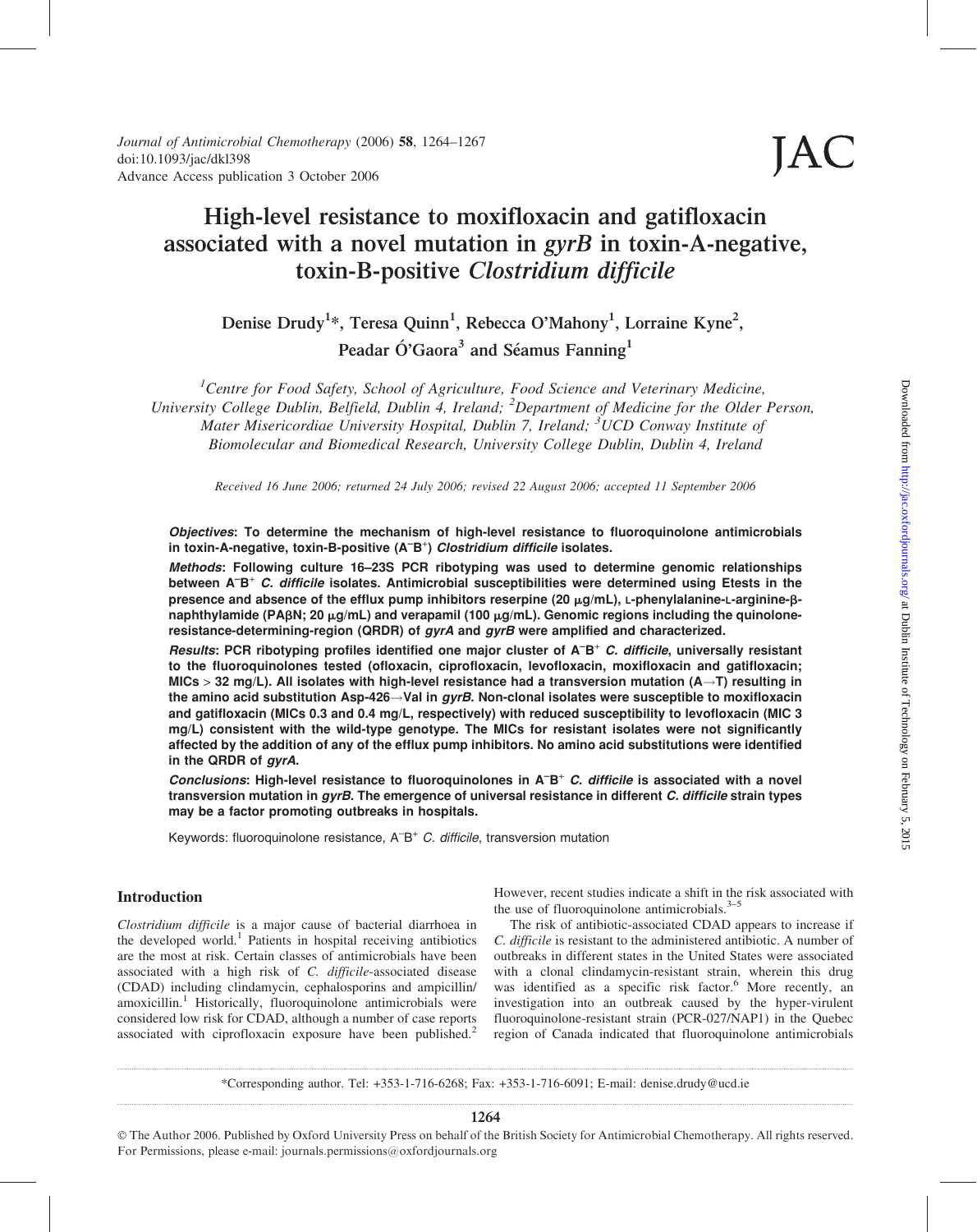were more likely to induce CDAD.<sup>4</sup> Furthermore, Muto et al.<sup>5</sup> reported that exposure to levofloxacin was an independent risk factor for CDAD in a large outbreak in Pittsburgh.

A recent outbreak at one Dublin hospital identified the emergence of a clonal toxin-A-negative, toxin-B-positive  $(A^{-}B^{+})$  C. difficile strain type demonstrating high-level resistance to several fluoroquinolone antibiotics. A second investigation identified these strains in a number of additional healthcare settings in Dublin. The purpose of this study was to determine the contribution of target gene mutations and active efflux to fluoroquinolone resistance in these isolates.

### Materials and methods

#### Bacterial strains and culture

Seventy C. difficile strains were studied. These included 30 representative C. difficile strains that were collected during surveillance of a hospital outbreak in 2003, 10 isolates collected from that institution prior to the outbreak and 30 isolates collected from six healthcare settings in Dublin in 2004. C. difficile strains were cultured on cycloserine-cefoxitin-fructose agar (CCFA). Type strains VPI10463 and 1470 along with a non-toxigenic strain (R10567) were included as controls.

#### Antibiotic susceptibility of C. difficile

Fluoroquinolone susceptibility was determined using Etests (AB Biodisk, Solna, Sweden). The MIC was interpreted by the Clinical and Laboratory Standards Institute (CLSI) breakpoints for trovofloxacin ( $\leq$ 2 mg/L, susceptible; 4 mg/L, intermediate;  $\geq$ 8 mg/L, resistant).

#### Molecular analysis of C. difficile strains

Genomic DNA was extracted from broth cultures of C. difficile and PCR ribotyping and PCR–RFLP (toxinotyping) were performed as previously described.

#### PCR amplification and sequencing of the quinoloneresistance-determining-region (QRDR) of gyrA and gyrB

Primers GyrAF (TTG AAA TAG CGG AAG AAA TGA), GyrAR (TTG CAG CTG TAG GGA AAT C), GyrBF (GAA GGT CAA ACT AAA ACA AA) and GyrBR (GGG CTC CAT CTA CAT CAG) were designed from the sequence of the C. difficile 630 genome and were used to amplify 633 and 514 bp amplicons from gyrA and gyrB, respectively (<http://www.sanger.ac.uk/Projects/> C\_difficile/blast\_server.shtml). Amplicons were purified using a QIAquick PCR purification kit (Qiagen, GmbH, Germany) and sequenced commercially by Qiagen. Clustal W amino acid sequence alignments were produced for comparison.

#### Nucleotide sequence accession numbers

The nucleotide sequence data for partial sequences of the  $gyrB$ gene were submitted to GenBank and were assigned the accession numbers DQ642011, DQ642012 and DQ642013, respectively.

#### Efflux contribution

Ten representative isolates (Table 1) were chosen for efflux studies. The MICs of all five antibiotics were determined using Etest strips, in the presence and absence of the following efflux pump inhibitors: reserpine (20 µg/mL); L-phenylalanine-L-arginine-b-naphthylamide (20 mg/mL); and verapamil (100 mg/mL). Concentrations of PAbN and reserpine up to 80 µg/mL, and verapamil up to 800 µg/mL, were used to determine the effect (if any) of these inhibitors on bacterial growth.

#### **Results**

#### Antimicrobial susceptibility patterns and efflux contribution

Sixty C. difficile were universally resistant to all five fluoroquinolones tested (MICs > 32 mg/L). Control isolates VPI10463, 1470 and R10567 and 10 clinical isolates were susceptible

Table 1. Characterization of representative isolates in this study

|                     | Fluoroquinolone MIC $(mg/L)$ |              |       |     |     |       |       |                                                                                                                          |
|---------------------|------------------------------|--------------|-------|-----|-----|-------|-------|--------------------------------------------------------------------------------------------------------------------------|
| Isolate             |                              |              |       |     |     |       |       | Toxigenic status Ribotype ciprofloxacin ofloxacin levofloxacin gatifloxacin moxifloxacin Amino acid substitution in GyrB |
| $M3^a$              | $A^{-}B^{+}$                 | A            | >32   | >32 | >32 | >32   | >32   | Asp-426 $\rightarrow$ Val                                                                                                |
| $M7^a$              | $A^{-}B^{+}$                 | $\mathbf{A}$ | >32   | >32 | >32 | >32   | $>32$ | Asp-426 $\rightarrow$ Val                                                                                                |
| J11 <sup>a</sup>    | $A^{-}B^{+}$                 | A            | >32   | >32 | >32 | >32   | $>32$ | Asp-426 $\rightarrow$ Val                                                                                                |
| V21 <sup>a</sup>    | $A^{-}B^{+}$                 | A            | $>32$ | >32 | >32 | >32   | >32   | Asp-426 $\rightarrow$ Val                                                                                                |
| $V64^a$             | $A^{-}B^{+}$                 | A            | >32   | >32 | >32 | $>32$ | >32   | Asp-426 $\rightarrow$ Val                                                                                                |
| M47 <sup>b</sup>    | $A^+B^+$                     | B            | $>32$ | >32 | 3   | 0.38  | 0.25  | Asp- $426$                                                                                                               |
| M52 <sup>c</sup>    | $A^+B^+$                     | C            | $>32$ | >32 | 3   | 0.38  | 0.25  | Asp-426                                                                                                                  |
| $R10567^d$          | $A^{-}B^{-}$                 | D            | $>32$ | >32 | 3   | 0.38  | 0.25  | Asp-426                                                                                                                  |
| $1470^{\mathrm{d}}$ | $A^{-}B^{+}$                 | A            | $>32$ | >32 | 3   | 0.38  | 0.25  | Asp- $426$                                                                                                               |
| VPI10463 $d$        | $A^{+}B^{-}$                 | E            | >32   | >32 | 3   | 0.38  | 0.25  | Asp- $426$                                                                                                               |

<sup>a</sup>Clinical isolates representing the 60 A<sup>-B+</sup> C. difficile in this study.

<sup>b</sup>Clinical isolate representing four of the ten  $A^{+}B^{+}$  clinical isolates.

<sup>c</sup>Clinical isolate representing six of the ten  $A^{+}B^{+}$ clinical isolates.

<sup>d</sup>Control isolates and type strains.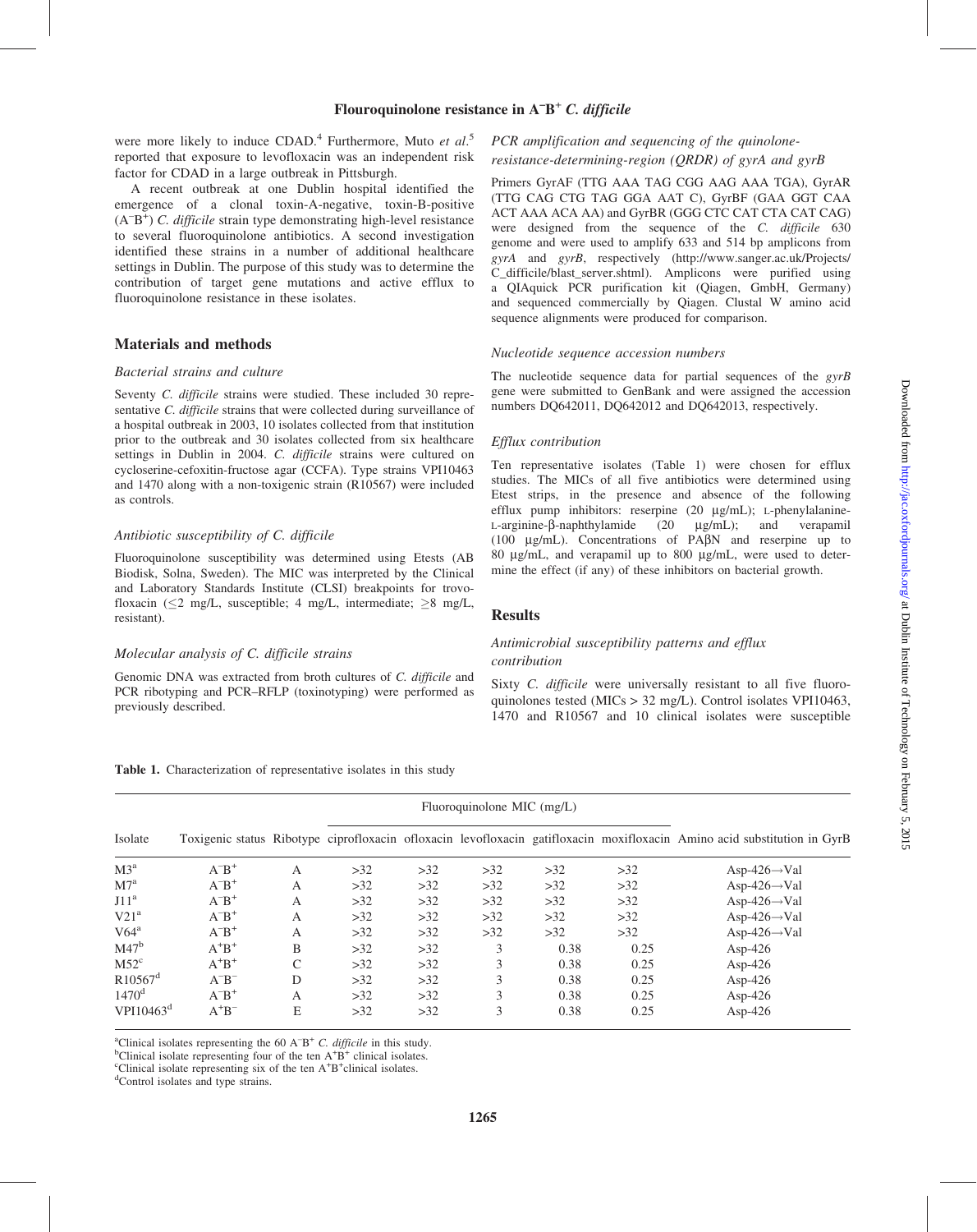to moxifloxacin and gatifloxacin (MICs of 0.3 and 0.4 mg/L, respectively) and showed reduced susceptibility to levofloxacin (MIC 3 mg/L). These strains were resistant to ciprofloxacin and ofloxacin. The MICs for representative isolates are shown in Table 1. The addition of efflux pump inhibitors had no effect on MICs or on bacterial growth of any of the isolates investigated (data not shown).

#### 16–23S PCR ribotyping

16–23S ribotyping identified one major cluster containing 60 A– B<sup>+</sup> isolates. Toxinotyping confirmed that these isolates were toxinotype VIII (PCR-017) (data not shown). The remaining ten clinical isolates belonged to two different ribotype groups (data not shown).

#### Amplification and sequence analysis of gyrA and gyrB

Amplicons from *gyrA* and *gyrB* were sequenced for 10 representative isolates (Table 1). Sequence analysis of the QRDR of gyrA revealed a number of silent mutations. Deduced sequence analysis of the QRDR of gyrB revealed an Asp-426 $\rightarrow$ Val amino acid substitution at codon 426 in all resistant isolates. A Ser-366 $\rightarrow$ Ala substitution was found in all A<sup>-</sup>B<sup>+</sup> C. difficile (data not shown). As this substitution was found in clinical strains resistant to moxifloxacin, gatifloxacin and levofloxacin and in the 1470 type strain that was susceptible to moxifloxacin and gatifloxacin, it is unlikely to contribute to the fluoroquinolone-resistant phenotype. No amino acid substitutions were identified in any of the susceptible  $A^{+}B^{+}$  clinical isolates or control strains R10567 and VPI10463.

#### **Discussion**

This study identified an  $A^{-}B^{+}$  clone of C. difficile resistant to five fluoroquinolone antimicrobials. The  $\beta$ -subunit of DNA gyrase is the primary target wherein a single nucleotide transversion resulted in a novel Asp $\rightarrow$ Val substitution at codon 426. This is the first report of gyrB mutations in this strain type.

Fluoroquinolone resistance associated with chromosomal mutations in gyrA and gyrB has been previously described in C. difficile. Ackermann et al.<sup>7</sup> described two substitutions in gyrA corresponding to codon 83 in Escherichia coli. Thirteen of 18 isolates studied had a substitution corresponding to Thr-83 $\rightarrow$ Ile while one strain had a Thr-83 $\rightarrow$ Val substitution. Dridi et al.<sup>8</sup> described mutations in gyrA and gyrB associated with fluoroquinolone resistance in several serogroups of C. difficile. The substitutions in gyrA included Thr-83 $\rightarrow$ Ile in six strains (serogroups H1, A9 and 1C), an Asp-71 $\rightarrow$ Val substitution in one strain (serogroup H) and an Ala-118 $\rightarrow$ Thr substitution in one serogroup D strain. Two substitutions in gyrB, including an Arg-447 $\rightarrow$ Leu substitution in a single non-typeable isolate and an Asp-426 $\rightarrow$ Asn substitution in five isolates (4 serogroup C and 1 serogroup K), were described.

Codon Asp-426 has been highlighted as a critical region in gyrB and mutations corresponding to this codon have been associated with fluoroquinolone resistance in E. coli, Staphylococcus aureus and Streptococcus pneumoniae.<sup>9</sup> In C. difficile, Dridi et al.<sup>8</sup> described an Asp-426 $\rightarrow$ Asn substitution in five isolates with MICs of moxifloxacin of 8 or 16 mg/L. Substitution of Asp with Asn results in the replacement of a negatively charged polar hydrophilic amino acid with an uncharged polar residue. In this study, Asp is substituted with valine at position 426 in fluoroquinolone-resistant  $A^{-}B^{+}$  C. difficile isolates. This results in the introduction of a non-polar side chain and the loss of negative charge. Moreover, as valine is a branched chain amino acid it can add bulk to the protein backbone thereby restricting conformational flexibility. It is tempting to speculate that Val-426 may alter the shape of the drug-binding pocket more significantly than Asn thereby producing a more extreme phenotype, as measured by MIC. This may explain the high-level resistance encountered in the  $A^{-}B^{+}$  C. difficile strains in this study.

Increased fluoroquinolone resistance associated with newer groups of fluoroquinolones with increased anti-anaerobic activity has been described.<sup>9</sup> Ackerman et al.<sup>10,11</sup> reported C. difficile moxifloxacin resistance rates of 12% and 50% in two studies where the majority of resistant isolates clustered into two clonal groups. None of the patients with moxifloxacin-resistant C. difficile strains had received this antibiotic. Similarly, in this study neither moxifloxacin nor gatifloxacin was used clinically. This highlights the possibility that resistance to the newer antimicrobials may result from mechanisms that were acquired or evolved following exposure to older fluoroquinolone antimicrobials.

Isolates demonstrating high-level resistance to fluoroquinolones in this study were clonal. These A<sup>-B+</sup> strains were isolated from patients from three different university hospitals along with three community-acquired specimens indicating the emergence and dissemination of this strain type throughout the greater Dublin area. Wilcox et al.<sup>12</sup> have previously highlighted the importance of typing isolates when describing rates of resistance. It is possible that acquired antimicrobial resistance may be at least one mechanism that contributed to the selection and proliferation of this strain type in an environment where fluoroquinolones are frequently used.

In conclusion, we report a novel transversion mutation in gyrB associated with high-level fluoroquinolone resistance in C. difficile PCR-017. Efflux pump activity does not appear to contribute to the resistance phenotype. Emergence of resistance to fluoroquinolones in C. difficile strains may be a factor that contributes to the persistence and dissemination of strain types in the hospital environment. Fluoroquinolone use is now a recognized high risk of CDAD; therefore careful use of this antibiotic class needs to be encouraged as part of infection control policies to reduce C. difficile disease.

#### Acknowledgements

The cooperation of our colleagues in the Medical Microbiology Departments of the Mater Misericordiae University Hospital, St Vincents' University Hospital and St James University Hospital with regard to sample collection is gratefully acknowledged. We acknowledge the financial support provided by The Health Research Board, Ireland (RP/2005/72), The Mater Foundation and The Newman Scholarship Programme— University College Dublin.

#### Transparency declarations

None to declare.